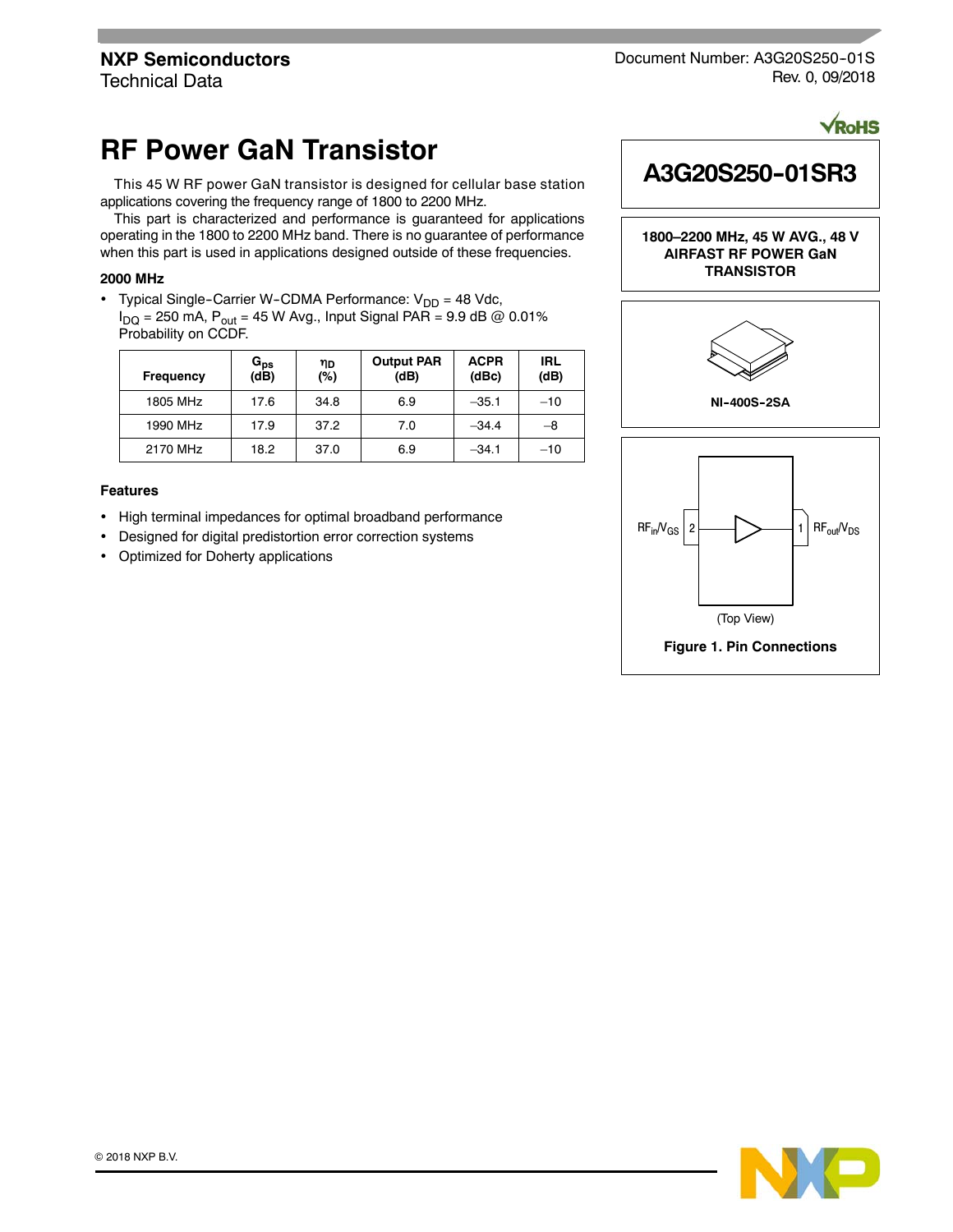### **Table 1. Maximum Ratings**

| Rating                                              | Symbol                    | Value           | Unit         |
|-----------------------------------------------------|---------------------------|-----------------|--------------|
| Drain-Source Voltage                                | V <sub>DSS</sub>          | 125             | Vdc          |
| Gate-Source Voltage                                 | V <sub>GS</sub>           | $-8.0$          | Vdc          |
| <b>Operating Voltage</b>                            | V <sub>DD</sub>           | 0 to $+55$      | Vdc          |
| Maximum Forward Gate Current @ $T_c = 25^{\circ}$ C | <b>IGMAX</b>              | 24              | mA           |
| Storage Temperature Range                           | $\mathsf{T_{\text{stg}}}$ | $-65$ to $+150$ | $^{\circ}$ C |
| Case Operating Temperature Range                    | Тc                        | $-55$ to $+150$ | $^{\circ}$ C |
| <b>Operating Junction Temperature Range</b>         | TJ                        | $-55$ to $+225$ | $^{\circ}$ C |
| Absolute Maximum Channel Temperature (1)            | Тмах                      | 275             | °C           |

# **Table 2. Thermal Characteristics**

| Characteristic                                                                                                            | Symbol                   | Value     | Unit |
|---------------------------------------------------------------------------------------------------------------------------|--------------------------|-----------|------|
| Thermal Resistance by Infrared Measurement, Active Die Surface-to-Case<br>Case Temperature 76°C, $P_D = 78$ W             | $R_{A,IC}$ (IR)          | 1.0 $(2)$ | °C/W |
| Thermal Resistance by Finite Element Analysis, Channel-to-Case<br>Case Temperature 80 $^{\circ}$ C, P <sub>D</sub> = 78 W | $R_{\theta$ CHC<br>(FEA) | 1.32(3)   | °C/W |

### **Table 3. ESD Protection Characteristics**

| <b>Test Methodology</b>               | <b>Class</b> |
|---------------------------------------|--------------|
| Human Body Model (per JS-001-2017)    |              |
| Charge Device Model (per JS-002-2014) | r,<br>v      |

### **Table 4. Electrical Characteristics** (T<sub>A</sub> = 25°C unless otherwise noted)

| <b>Characteristic</b>                                                                        | Symbol                                  | Min    | Тур    | Max    | Unit |  |  |  |
|----------------------------------------------------------------------------------------------|-----------------------------------------|--------|--------|--------|------|--|--|--|
| <b>Off Characteristics</b>                                                                   |                                         |        |        |        |      |  |  |  |
| Drain-Source Breakdown Voltage<br>$(V_{GS} = -8$ Vdc, $I_D = 24$ mAdc)                       | $V_{(BR)DSS}$                           | 150    |        |        | Vdc  |  |  |  |
| <b>On Characteristics</b>                                                                    |                                         |        |        |        |      |  |  |  |
| Gate Threshold Voltage<br>$(V_{DS} = 10$ Vdc, $I_D = 24$ mAdc)                               | $\mathsf{V}_{\mathsf{GS}(\mathsf{th})}$ | $-3.8$ | $-3.0$ | $-2.3$ | Vdc  |  |  |  |
| Gate Quiescent Voltage<br>$(V_{DD} = 48$ Vdc, $I_D = 250$ mAdc, Measured in Functional Test) | $V_{\rm GS(Q)}$                         | $-3.6$ | $-2.9$ | $-2.6$ | Vdc  |  |  |  |
| Gate-Source Leakage Current<br>$(V_{DS} = 0$ Vdc, $V_{GS} = -5$ Vdc)                         | <sup>I</sup> GSS                        | $-7.5$ |        |        | mAdc |  |  |  |

1. Reliability tests were conducted at 225°C.

2. Refer to AN1955, *Thermal Measurement Methodology of RF Power Amplifiers.* Go to http://www.nxp.com/RF and search for AN1955.

3.  $\mathsf{R}_{\theta\textsf{CHC}}$  (FEA) must be used for purposes related to reliability and limitations on maximum channel temperature. MTTF may be estimated by the expression MTTF (hours) = 10<sup>[A + B/(T + 273)], where  $T$  is the channel temperature in degrees Celsius,  $A$  = –10.3 and  $B$  = 8260.</sup>

(continued)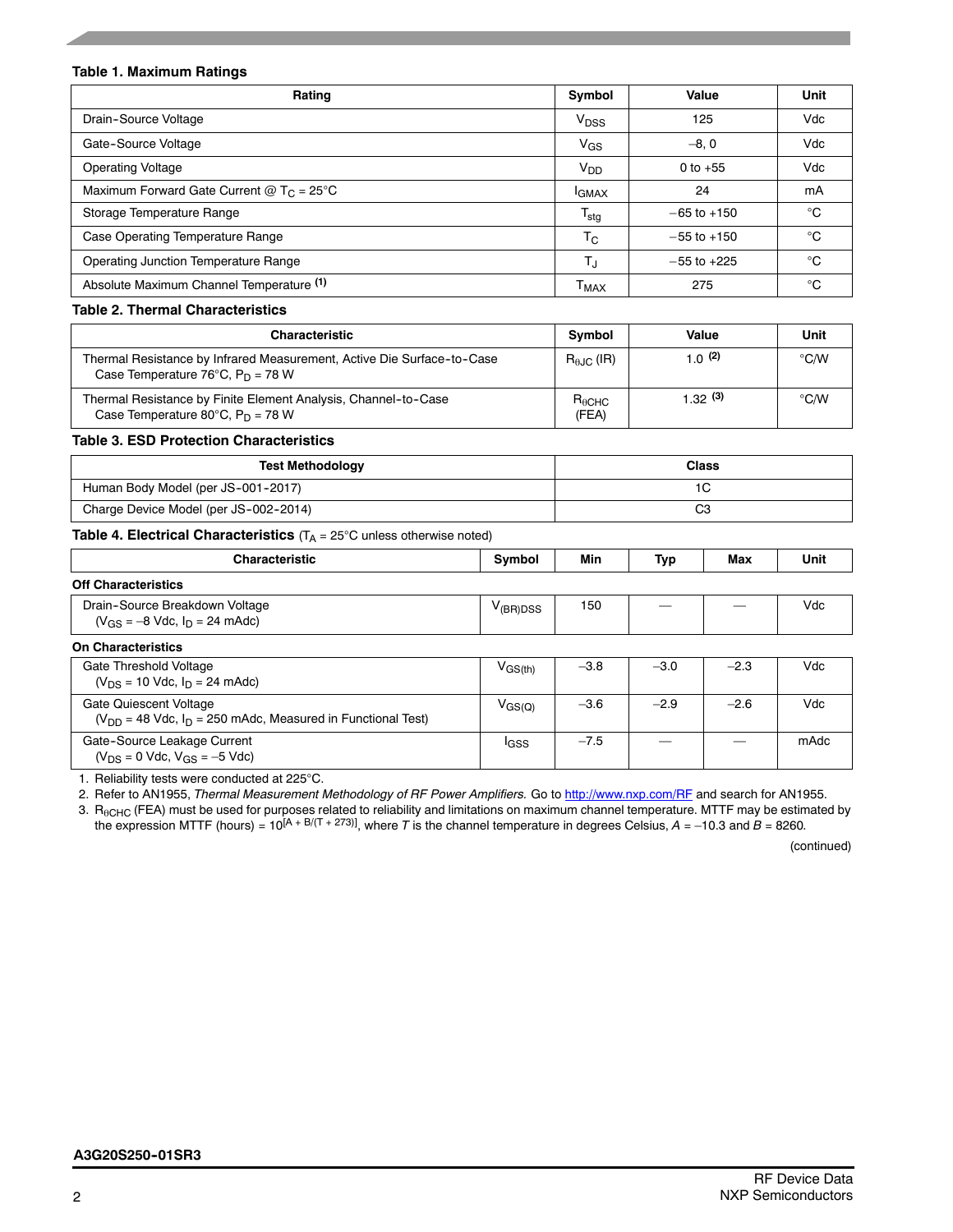### **Table 4. Electrical Characteristics** (T<sub>A</sub> = 25°C unless otherwise noted) (continued)

| المتعامد والمستور والأنا | Min | $\overline{\phantom{a}}$<br>Ñ۲ | Max | Unit |
|--------------------------|-----|--------------------------------|-----|------|
| $\overline{a}$           |     |                                |     |      |

**Functional Tests** (1) (In NXP Test Fixture, 50 ohm system)  $V_{DD}$  = 48 Vdc,  $I_{DQ}$  = 250 mA,  $P_{out}$  = 45 W Avg., f = 2170 MHz, Single-Carrier W-CDMA, IQ Magnitude Clipping, Input Signal PAR = 9.9 dB @ 0.01% Probability on CCDF. ACPR measured in 3.84 MHz Channel Bandwidth @ ±5 MHz Offset. **[See note on correct biasing sequence.]** 

| Power Gain                                               | $G_{\text{ps}}$ | 16.5 | 18.2    | 19.5                     | dB  |
|----------------------------------------------------------|-----------------|------|---------|--------------------------|-----|
| Drain Efficiency                                         | ηD              | 33.2 | 37.0    | $\overline{\phantom{a}}$ | %   |
| Output Peak-to-Average Ratio @ 0.01% Probability on CCDF | <b>PAR</b>      | 6.3  | 6.9     |                          | dB  |
| Adjacent Channel Power Ratio                             |                 |      | $-34.1$ | $-32.0$                  | dBc |
| Input Return Loss                                        | IRL             |      | $-10$   | $-5$                     | dB  |

Load Mismatch (In NXP Test Fixture, 50 ohm system) I<sub>DQ</sub> = 250 mA, f = 1990 MHz, 12 µsec(on), 10% Duty Cycle

| VSWR 10:1 at 55 Vdc, 281 W Pulsed CW Output Power<br>(3 dB Input Overdrive from 229 W Pulsed CW Rated Power) | No Device Degradation |
|--------------------------------------------------------------------------------------------------------------|-----------------------|
|                                                                                                              |                       |

Typical Performance (In NXP Test Fixture, 50 ohm system) V<sub>DD</sub> = 48 Vdc, I<sub>DQ</sub> = 250 mA, 1805–2170 MHz Bandwidth

| $P_{\text{out}} @ 3 dB$ Compression Point (2)                                                         | P3dB                      | 240   | W                     |
|-------------------------------------------------------------------------------------------------------|---------------------------|-------|-----------------------|
| AM/PM<br>(Maximum value measured at the P3dB compression point across<br>the 1805-2170 MHz bandwidth) | Φ                         | $-12$ | $\Omega$              |
| <b>VBW Resonance Point</b><br>(IMD Third Order Intermodulation Inflection Point)                      | <b>VBW</b> <sub>res</sub> | 170   | <b>MHz</b>            |
| Gain Flatness in 365 MHz Bandwidth $@P_{out} = 45$ W Avg.                                             | GF                        | 0.5   | dB                    |
| Gain Variation over Temperature<br>(–40°C to +85°C)                                                   | ΛG                        | 0.013 | $dB$ <sup>o</sup> $C$ |
| Output Power Variation over Temperature<br>(–40°C to +85°C)                                           | AP1dB                     | 0.004 | $dB$ <sup>o</sup> C   |

### **Table 5. Ordering Information**

| Device          | <b>Tape and Reel Information</b>                      | Package     |
|-----------------|-------------------------------------------------------|-------------|
| A3G20S250-01SR3 | R3 Suffix = 250 Units, 32 mm Tape Width, 13-inch Reel | NI-400S-2SA |

1. Part internally input matched.

2. P3dB =  $P_{avg}$  + 7.0 dB where  $P_{avg}$  is the average output power measured using an unclipped W-CDMA single-carrier input signal where output PAR is compressed to 7.0 dB @ 0.01% probability on CCDF.

### **NOTE: Correct Biasing Sequence for GaN Depletion Mode Transistors**

### **Turning the device ON**

- 1. Set  $V_{GS}$  to  $-5$  V
- 2. Turn on  $V_{DS}$  to nominal supply voltage (48 V)
- 3. Increase  $V_{GS}$  until  $I_{DS}$  current is attained
- 4. Apply RF input power to desired level

### **Turning the device OFF**

- 1. Turn RF power off
- 2. Reduce  $V_{GS}$  down to -5 V
- 3. Reduce  $V_{DS}$  down to 0 V (Adequate time must be allowed for  $V_{DS}$  to reduce to 0 V to prevent severe damage to device.)
- 4. Turn off V<sub>GS</sub>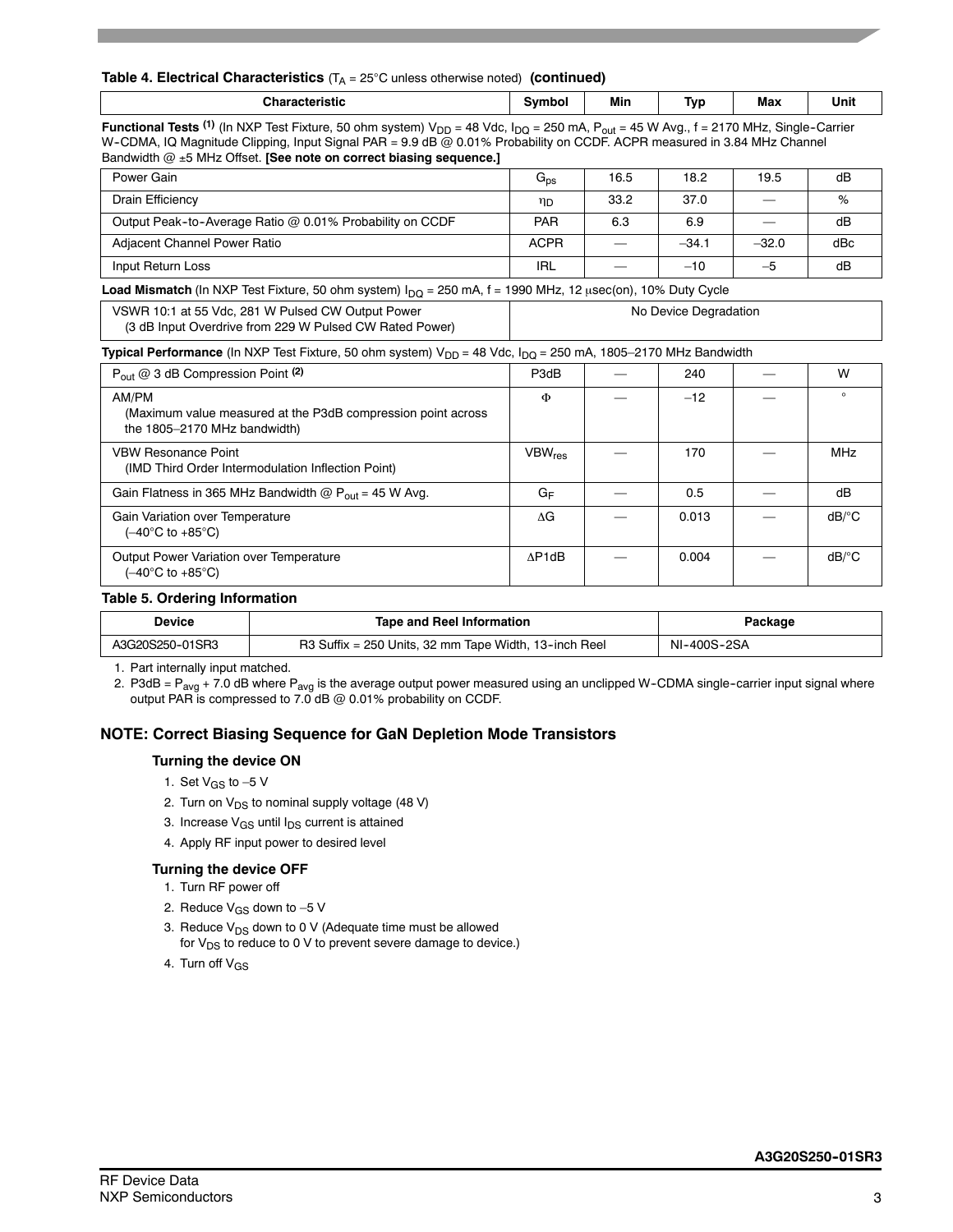

**Figure 2. A3G20S250--01SR3 Test Circuit Component Layout**

|  |  | Table 6. A3G20S250-01SR3 Test Circuit Component Designations and Values |  |
|--|--|-------------------------------------------------------------------------|--|
|  |  |                                                                         |  |

| Part               | <b>Description</b>                          | <b>Part Number</b>  | <b>Manufacturer</b> |
|--------------------|---------------------------------------------|---------------------|---------------------|
| C1, C2, C4, C8, C9 | 10 pF Chip Capacitor                        | ATC600F100JT250XT   | <b>ATC</b>          |
| C <sub>3</sub>     | 1.8 pF Chip Capacitor                       | ATC600F1R8BT250XT   | <b>ATC</b>          |
| C5, C10            | 10 µF Chip Capacitor                        | C5750X7S2A106M230KB | <b>TDK</b>          |
| C <sub>6</sub>     | 0.6 pF Chip Capacitor                       | ATC600F0R6BT250XT   | <b>ATC</b>          |
| C <sub>7</sub>     | 0.3 pF Chip Capacitor                       | ATC600F0R3BT250XT   | <b>ATC</b>          |
| C <sub>11</sub>    | 220 µF, 100 V Electrolytic Capacitor        | MCGPR100V227M16X26  | Multicomp           |
| R1                 | 6.2 $\Omega$ , 1/4 W Chip Resistor          | CRCW12066R20FKEA    | Vishay              |
| R <sub>2</sub>     | 3.3 Q, 1/4 W Chip Resistor                  | CRCW12063R30FKEA    | Vishay              |
| <b>PCB</b>         | Rogers RO4350B, 0.020", $\epsilon_r = 3.66$ | D <sub>102278</sub> | <b>MTL</b>          |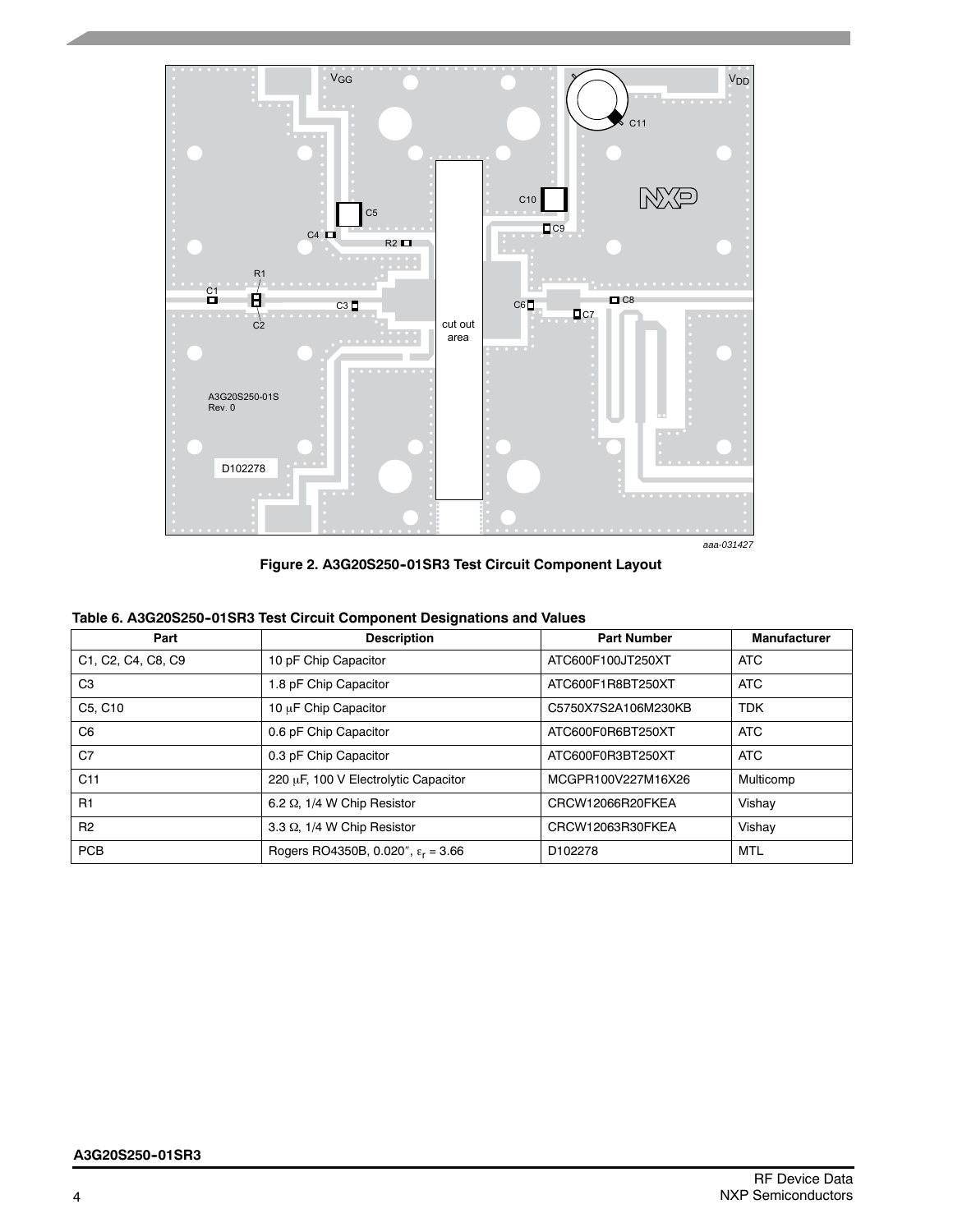# **PACKAGE DIMENSIONS**





| NXP SEMICONDUCTORS N.V.<br>O<br>ALL RIGHTS RESERVED | MECHANICAL OUTLINE |           |                     | PRINT VERSION NOT TO SCALE |             |        |  |
|-----------------------------------------------------|--------------------|-----------|---------------------|----------------------------|-------------|--------|--|
| TTITLE                                              |                    |           |                     | DOCUMENT NO: 98ASA01061D   |             | RFV: 0 |  |
| $NI-400S-2SA$                                       |                    |           | STANDARD: NON-JEDEC |                            |             |        |  |
|                                                     |                    | S0T1828-3 |                     |                            | 05 MAR 2018 |        |  |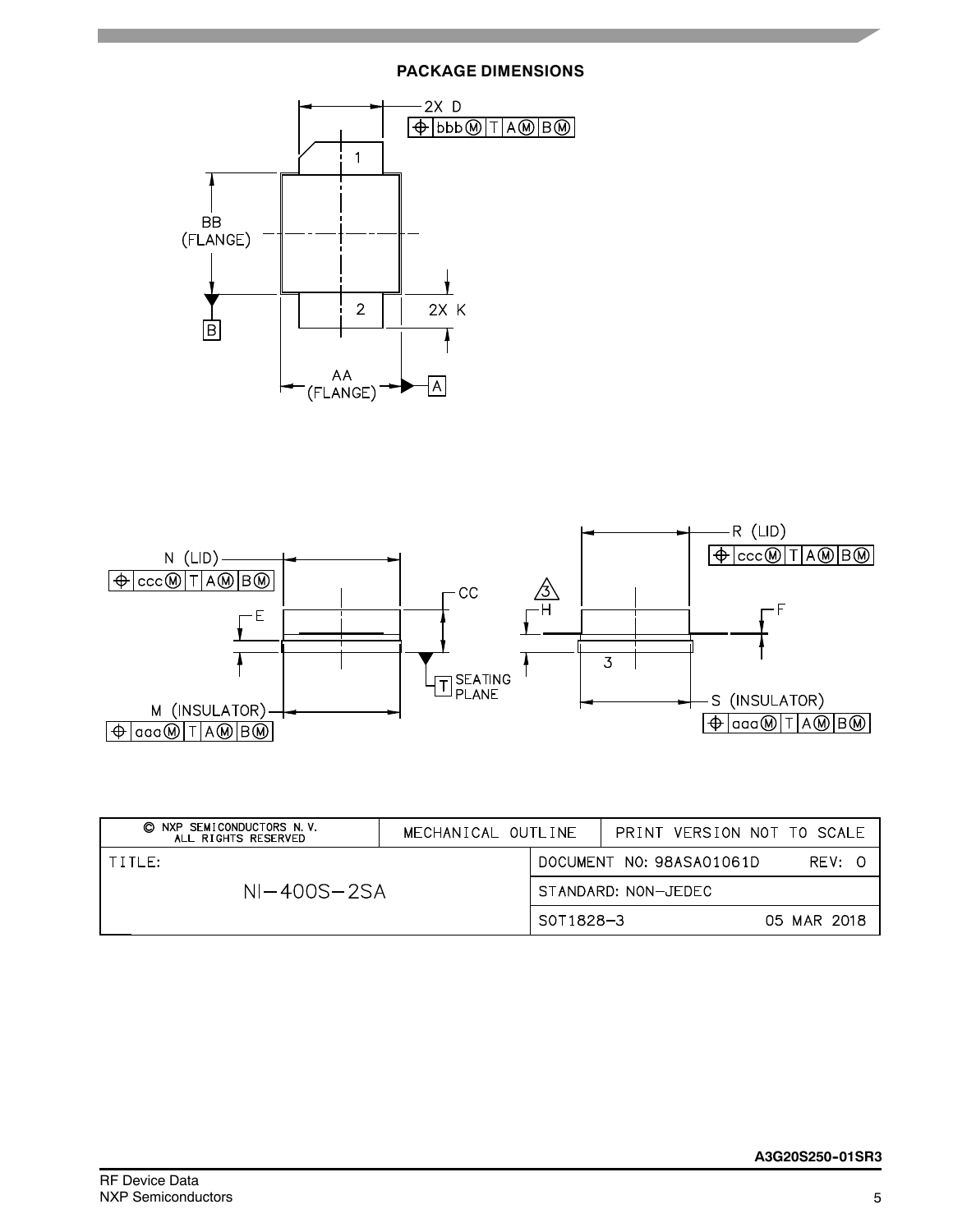### NOTES:

- 1. CONTROLLING DIMENSION: INCH
- 2. INTERPRET DIMENSIONS AND TOLERANCES PER ASME Y14.5M-1994.

 $\frac{\sqrt{3}}{3}$  dimension H is measured .030 inch (0.762 MM) AWAY FROM THE FLANGE TO CLEAR THE EPOXY FLOW OUT REGION PARALLEL TO DATUM B.

4. INPUT & OUTPUT LEADS (PIN 1 & 2) MAY HAVE SMALL FEATURES SUCH AS SQUARE HOLES OR NOTCHES FOR MANUFACTURING CONVENIENCE.

| <b>BB</b>     | <b>MIN</b>                                               | <b>INCH</b><br><b>MAX</b> | <b>MIN</b> | <b>MILLIMETER</b><br><b>MAX</b> | <b>DIM</b>         | <b>MIN</b>          | <b>INCH</b><br><b>MAX</b>  | <b>MILLIMETER</b><br><b>MIN</b> | <b>MAX</b>  |
|---------------|----------------------------------------------------------|---------------------------|------------|---------------------------------|--------------------|---------------------|----------------------------|---------------------------------|-------------|
| AA            | .395                                                     | .405                      | 10.03      | 10.29                           | aaa                |                     | .005                       | 0.13                            |             |
| <b>DIM</b>    | .382                                                     | .388                      | 9.70       | 9.86                            | bbb                |                     | .010                       | 0.25                            |             |
| CC            | .125                                                     | .163                      | 3.18       | 4.14                            | ccc                |                     | .015                       | 0.38                            |             |
| D             | .275                                                     | .285                      | 6.98       | 7.24                            |                    |                     |                            |                                 |             |
| E             | .031                                                     | .041                      | 0.79       | 1.04                            |                    |                     |                            |                                 |             |
| $\mathsf F$   | .004                                                     | .006                      | 0.10       | 0.15                            |                    |                     |                            |                                 |             |
| H             | .057                                                     | .067                      | 1.45       | 1.70                            |                    |                     |                            |                                 |             |
| K             | .0995                                                    | .1295                     | 2.53       | 3.29                            |                    |                     |                            |                                 |             |
| M             | .395                                                     | .405                      | 10.03      | 10.29                           |                    |                     |                            |                                 |             |
| N             | .385                                                     | .395                      | 9.78       | 10.03                           |                    |                     |                            |                                 |             |
| $\mathsf{R}$  | .355                                                     | .365                      | 9.02       | 9.27                            |                    |                     |                            |                                 |             |
| $\mathsf{S}$  | .365                                                     | .375                      | 9.27       | 9.53                            |                    |                     |                            |                                 |             |
|               |                                                          |                           |            |                                 |                    |                     |                            |                                 |             |
| O             | SEMICONDUCTORS N.V.<br><b>NXP</b><br>ALL RIGHTS RESERVED |                           |            |                                 | MECHANICAL OUTLINE |                     | PRINT VERSION NOT TO SCALE |                                 |             |
| TITLE:        |                                                          |                           |            |                                 |                    |                     | DOCUMENT NO: 98ASA01061D   |                                 | REV: 0      |
| $NI-400S-2SA$ |                                                          |                           |            |                                 |                    | STANDARD: NON-JEDEC |                            |                                 |             |
|               |                                                          |                           |            |                                 |                    | SOT1828-3           |                            |                                 | 05 MAR 2018 |

### **A3G20S250--01SR3**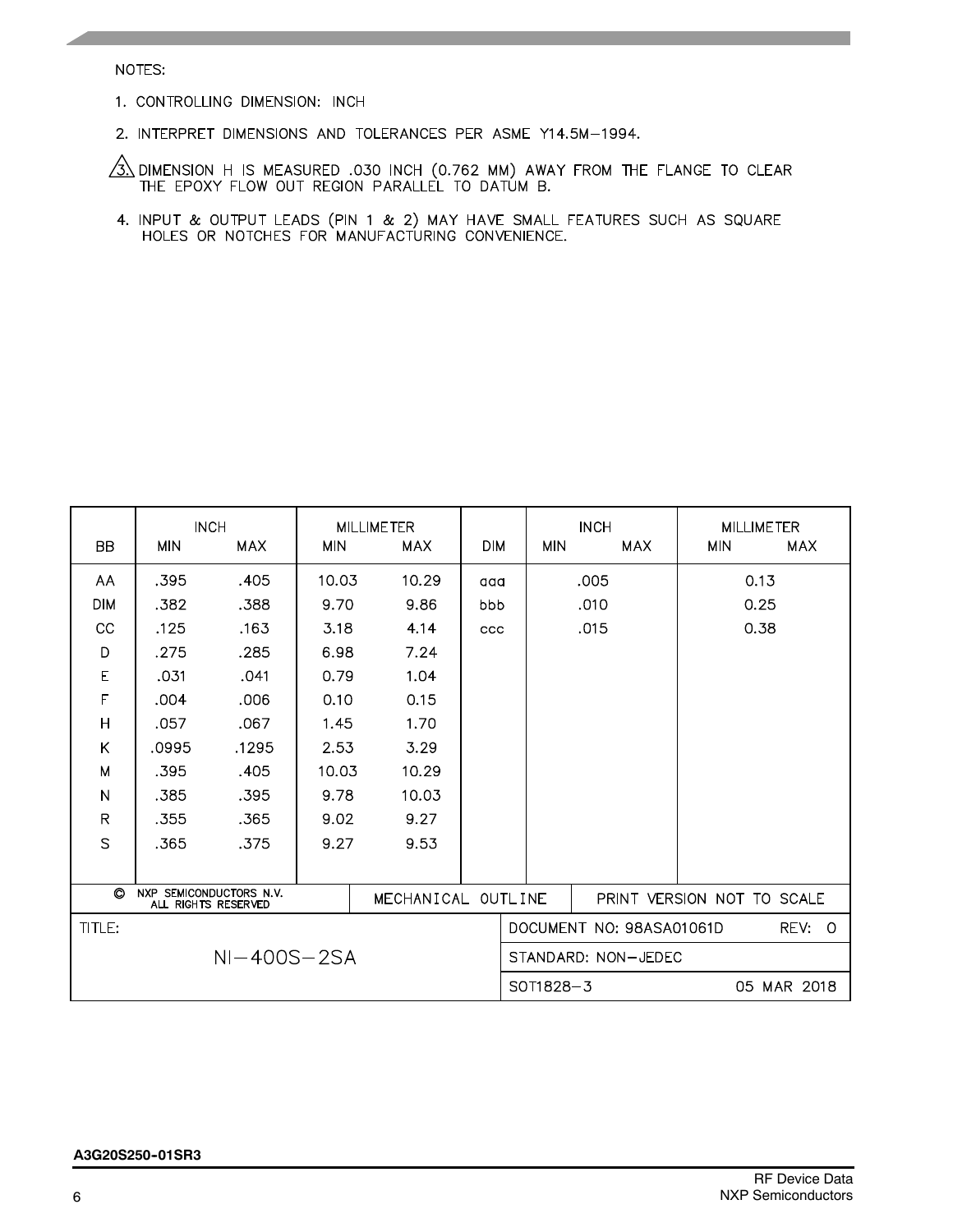# **PRODUCT DOCUMENTATION, SOFTWARE AND TOOLS**

Refer to the following resources to aid your design process.

# **Application Notes**

- AN1908: Solder Reflow Attach Method for High Power RF Devices in Air Cavity Packages
- AN1955: Thermal Measurement Methodology of RF Power Amplifiers

### **Engineering Bulletins**

EB212: Using Data Sheet Impedances for RF LDMOS Devices

### **Software**

- .s2p File
- **Development Tools**
- Printed Circuit Boards

### **To Download Resources Specific to a Given Part Number:**

- 1. Go to http://www.nxp.com/RF
- 2. Search by part number
- 3. Click part number link
- 4. Choose the desired resource from the drop down menu

# **REVISION HISTORY**

The following table summarizes revisions to this document.

| Revision | Date       | <b>Description</b>                         |
|----------|------------|--------------------------------------------|
|          | Sept. 2018 | Initial release of data sheet<br>$\bullet$ |